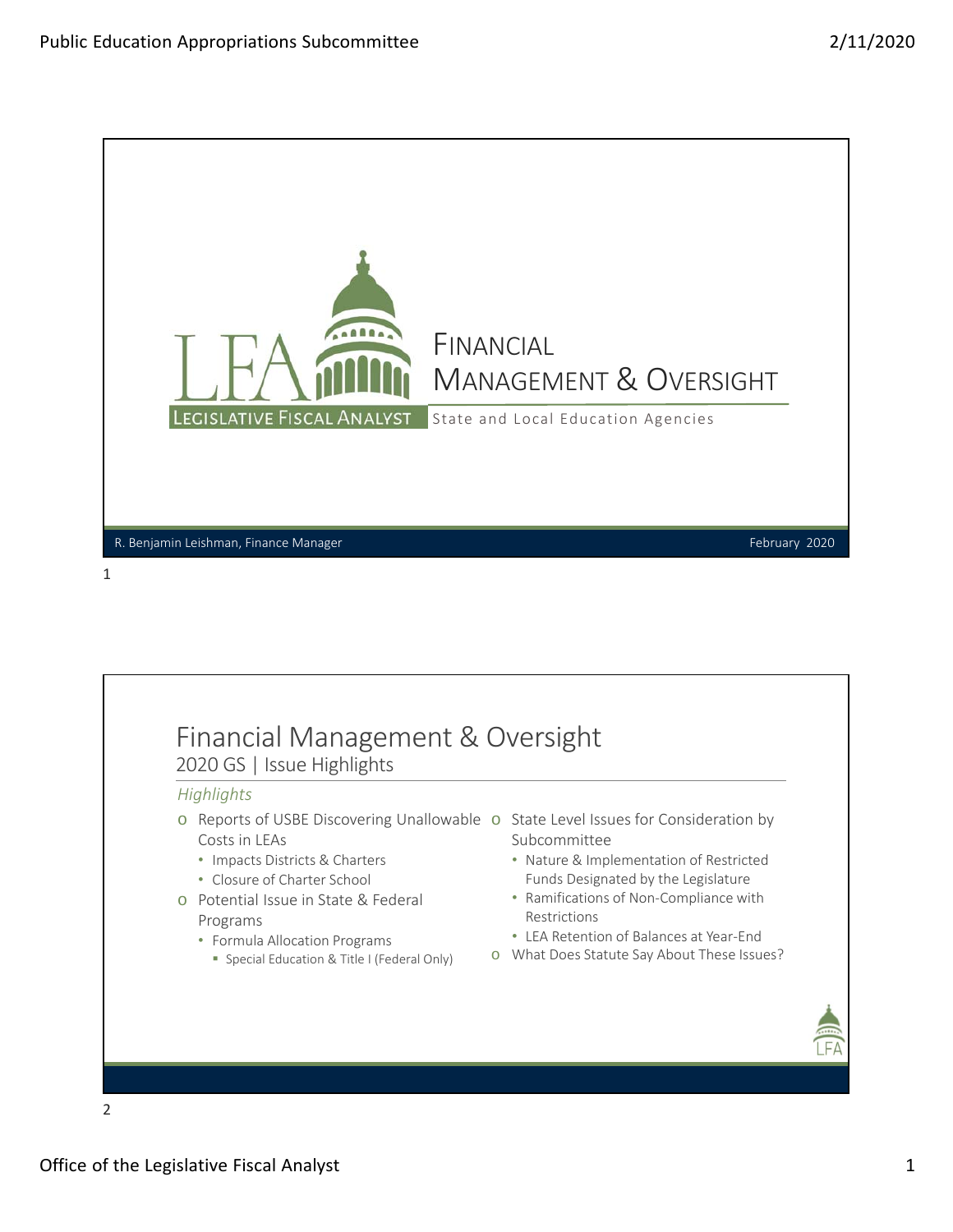## Statutory Highlights 2020 GS | Budget Restrictions & MSP Flexibility o Budgetary Procedures Act – 63J‐1‐206 • (2)(a) Appropriations are Subject to Any Schedule of Programs and Restrictions as Designated by the Legislature • (2)(d) Money Appropriated to a Schedule of Programs or Restriction Used for Authorized Purposes Only • (2)(c)(ii) State Superintendent May Transfer Between MSP Line Items as Designated in 53F‐2‐205 *General Restriction on Appropriations Minimum School Program Adjustments* o Authority to USBE – 53F‐2‐205 • Exception to 63J‐1‐206 • Allows the USBE to Adjust Program Funding Levels & Transfer Between Line Items & Programs in Limited Cases **Maintain the WPU Value for Programs Support the State Guarantee for Voted & Board** Local Levy Programs **Support the State Supplement to Local Property** Taxes Allocated to Charter Schools (Local Replacement) **Support an LEA with a Loss in Student** Enrollment as Provided in 53F‐2‐207

3

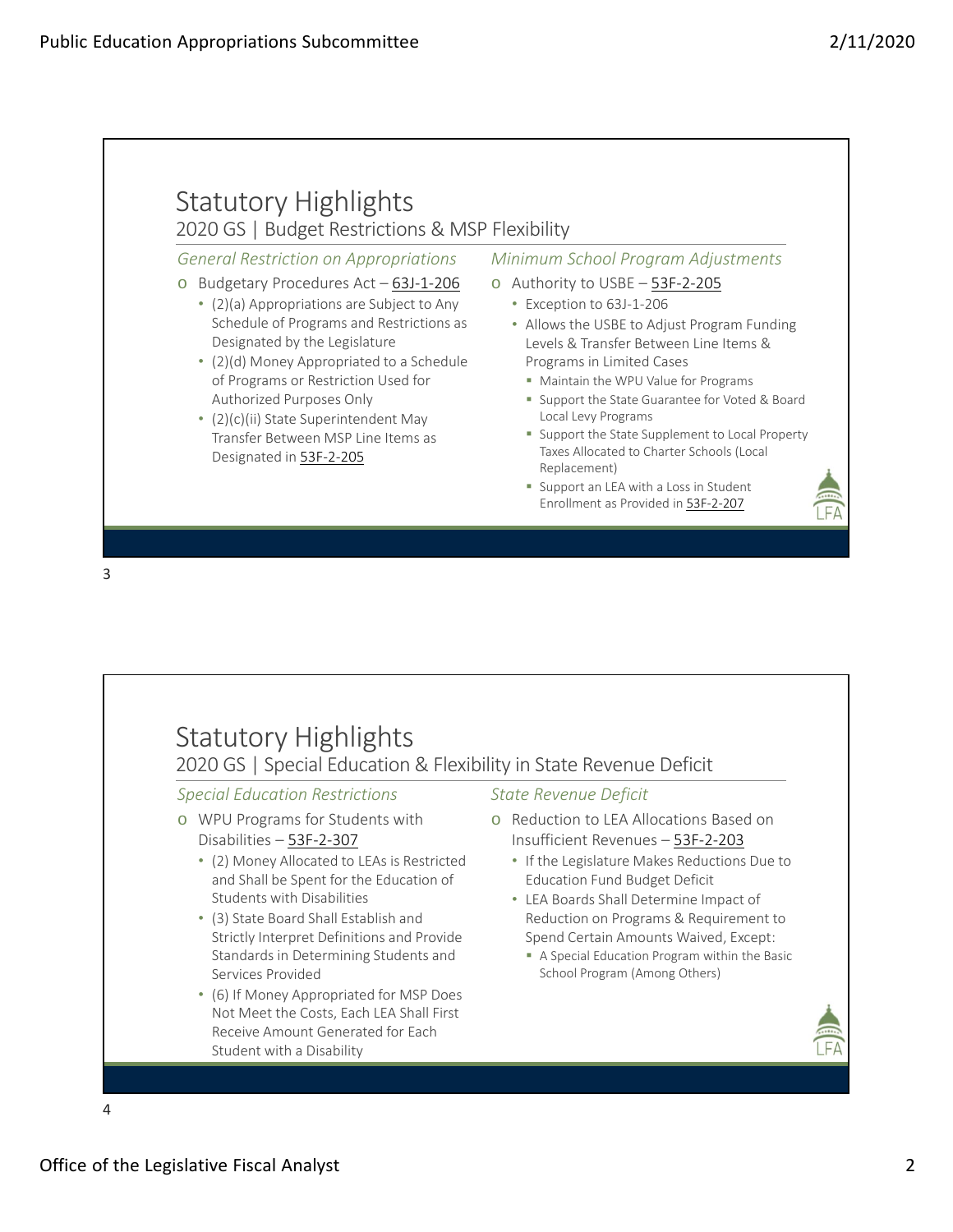

| Discussion Outline<br>o Focus on General Public Education System Issues -<br>Not Specific Instances<br>Improvements in State-Level Financial Management<br>Financial<br>(USBE)<br>Management &<br>• Development of Internal Controls<br>Oversight<br>• Grants Management System<br>• Utah School Information Management System (USIMS)<br>Presentation &<br>Recent Findings of Unallowable Expenses &<br>Subcommittee Discussion<br>Unrestricting of State Funds (USBE)<br>• Impacts on LEAs   State/Federal Penalties<br>• USBE Procedures/Actions<br>o State Board of Education Task Force (USBE)<br>o Steps to Improvement<br>• House Bill 242: Charter School Operations Amendments<br>• House Bill 67: Local Education Agency Financial<br>Information Systems<br>• USBE   SCSB Answer Questions<br>o Subcommittee Discussion |  |
|------------------------------------------------------------------------------------------------------------------------------------------------------------------------------------------------------------------------------------------------------------------------------------------------------------------------------------------------------------------------------------------------------------------------------------------------------------------------------------------------------------------------------------------------------------------------------------------------------------------------------------------------------------------------------------------------------------------------------------------------------------------------------------------------------------------------------------|--|
| 6                                                                                                                                                                                                                                                                                                                                                                                                                                                                                                                                                                                                                                                                                                                                                                                                                                  |  |

Office of the Legislative Fiscal Analyst 3